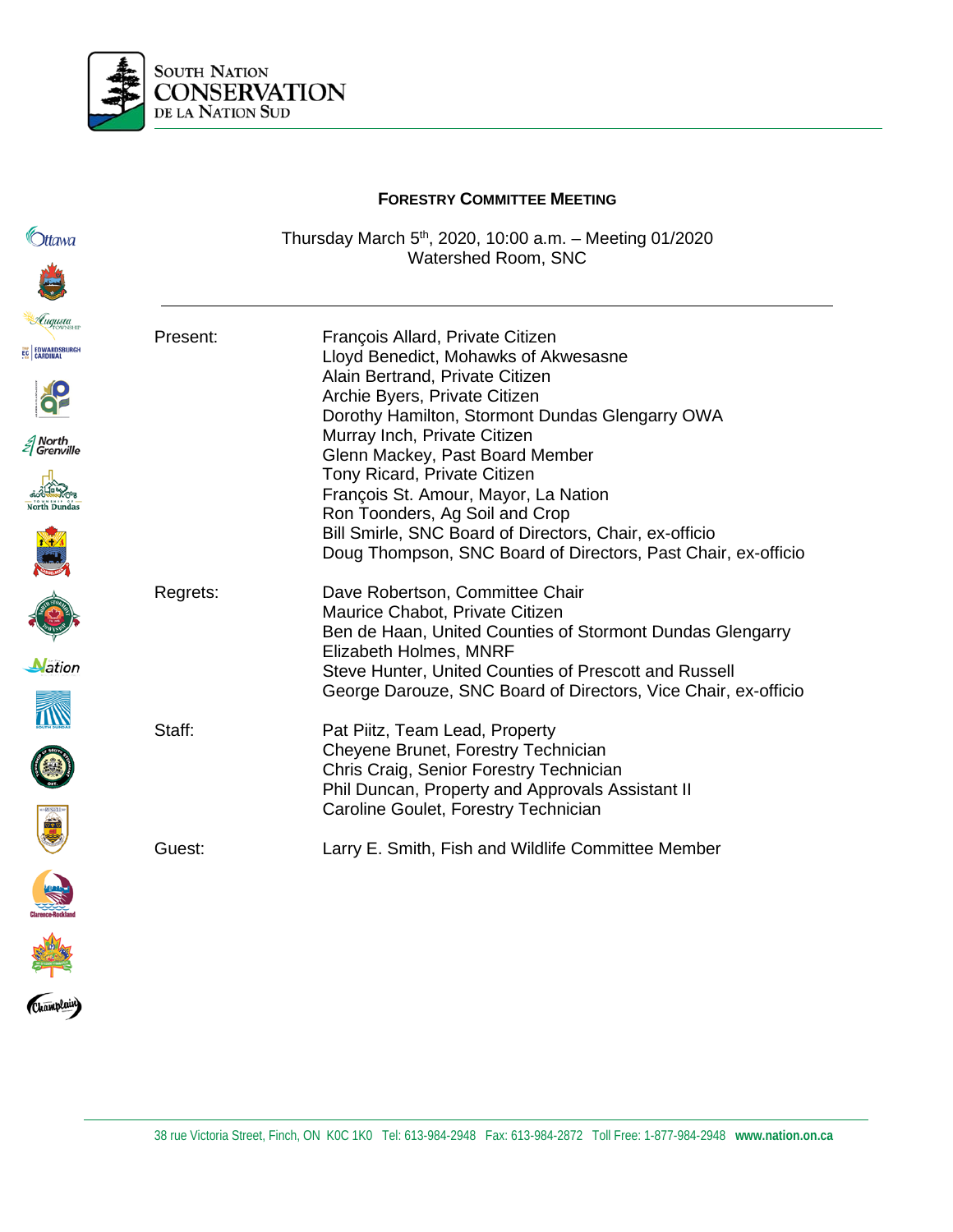

# **CHAIR'S REMARKS**

Glenn Mackey, Acting Committee Chair, convened the Forestry Committee meeting of Thursday March 5<sup>th</sup>, 2020 at 10:00 a.m. and welcomed Committee Members.

#### **APPROVAL OF FORESTRY COMMITTEE AGENDA**

RESOLUTION NO. FC-001/20 Moved by: Archie Byers

Seconded by: Ron Toonders

RESOLVED THAT: The Members approve the Forestry Committee agenda of March 5<sup>th</sup>, 2020 as submitted.

CARRIED

#### **DECLARATION OF CONFLICT OF INTEREST**

There were no Declarations of Conflict of Interest.

#### **SNC FORESTRY PROJECT UPDATE – POWERPOINT PRESENTATION**

Staff presented Forestry Program and Project updates.

#### **APPROVAL OF:**

#### **FORESTRY COMMITTEE MEETING MINUTES OF NOVEMBER 26TH, 2019**

RESOLUTION NO. FC-002/20 Moved by: Doug Thompson<br>Seconded by: Dorothy Hamilton Dorothy Hamilton

RESOLVED THAT: The Members approve the Forestry Committee meeting minutes of November 26th, 2019 as submitted.

CARRIED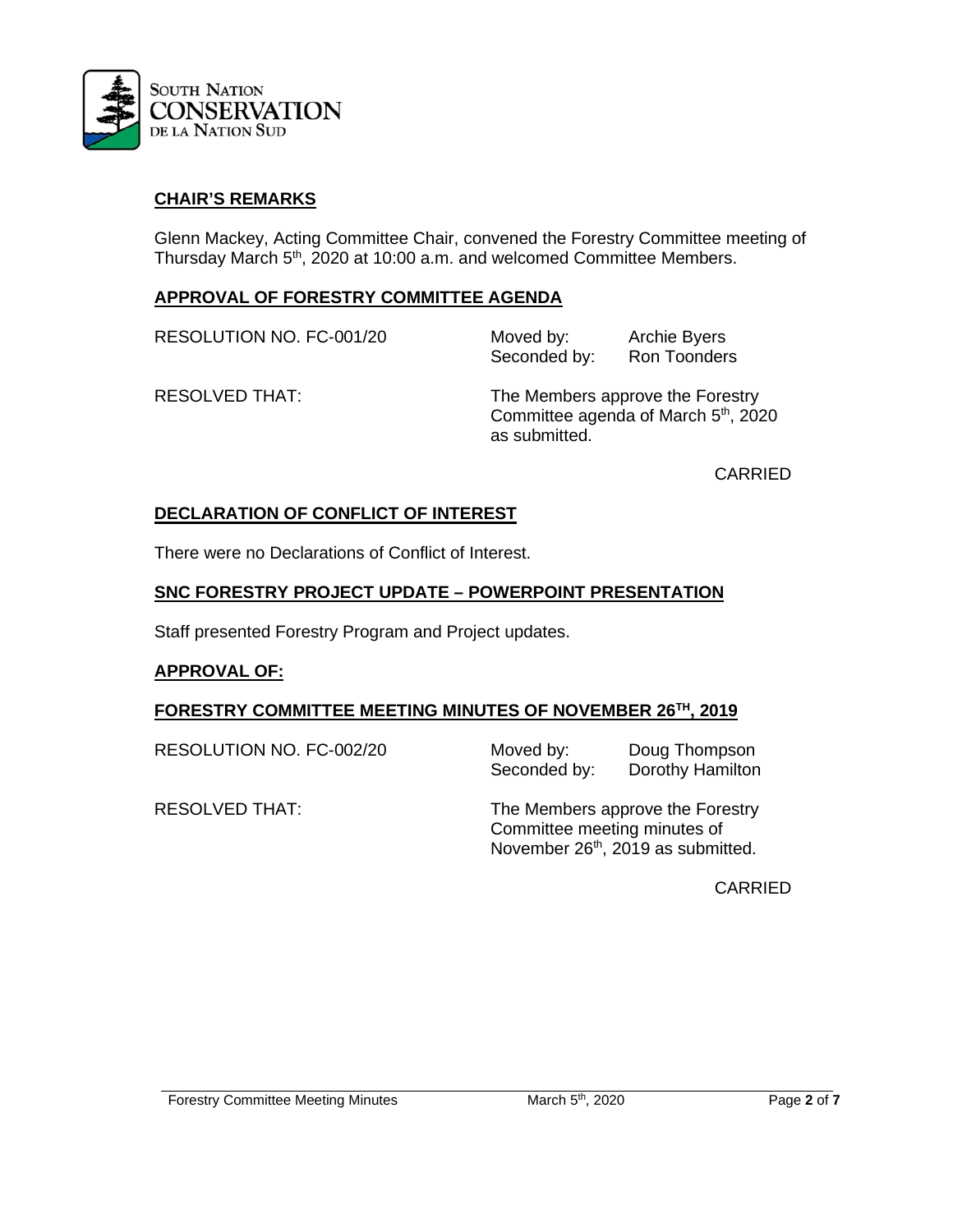

#### **NEW BUSINESS**

# **REQUEST FOR APPROVAL: ELECTION OF COMMITTEE CHAIR**

| RESOLUTION NO. FC-003/20 | Moved by:<br>Seconded by: | <b>Tony Ricard</b><br><b>Alain Bertrand</b>                                                |
|--------------------------|---------------------------|--------------------------------------------------------------------------------------------|
| RESOLVED THAT:           |                           | The Committee Members appoint Pat Piitz, Team<br>Lead, Property as the Election Chair; and |
| FURTHER THAT:            |                           | SNC Administrative By-law 15.3: 'All elections                                             |

*shall be in accordance with the Procedures for Election of Officers'* be adhered to.

CARRIED

Pat Piitz, Election Chair, declared the Forestry Committee Chair position vacant.

#### **ELECTION OF COMMITTEE CHAIR**

Call for nominations three times for election of Chair (no seconder required)

**First Call for Nominations:** 

Moved by: Bill Smirle **Dave Robertson be nominated for Chair**, Forestry Committee.

**Second Call for Nominations: None**

**Third Call for Nominations: None**

**Hearing none,** nominations closed for the position of Chair, Forestry Committee.

Dave Robertson submitted an acceptance letter for the nomination of Chair, Forestry Committee in his absence.

# **Approval of the following Motion**:

| RESOLUTION NO. FC-004/20 | Moved by:<br>Seconded by: | <b>Bill Smirle</b><br>Dorothy Hamilton                                                                                          |
|--------------------------|---------------------------|---------------------------------------------------------------------------------------------------------------------------------|
| <b>RESOLVED THAT:</b>    | Forestry Committee.       | For the year 2020, and until the Joint<br>Standing Committee meeting of 2021, that<br>Dave Robertson be elected as Chair of the |

CARRIED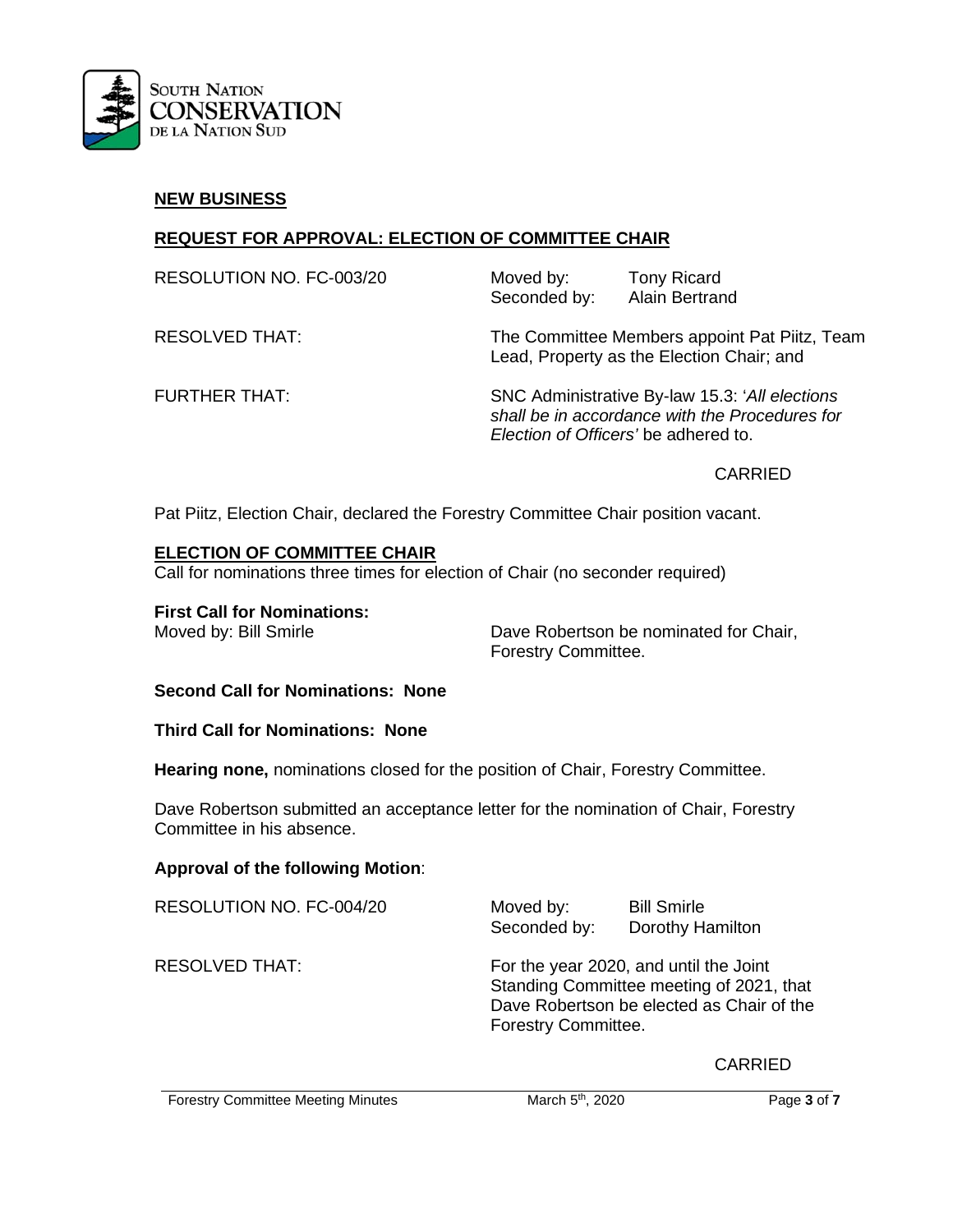

#### **REQUEST FOR APPROVAL: 2020 COMMITTEE MEMBERSHIP**

| RESOLUTION NO. FC-005/20 | Moved by:<br>Seconded by:                                                                                                                                                                                                                                                                                                                                                                                                                                                                                                                                  | François St. Amour<br>Doug Thompson                                                                                                                                                                                                                                                                                                                                                                                                                                                                                                                                                             |  |
|--------------------------|------------------------------------------------------------------------------------------------------------------------------------------------------------------------------------------------------------------------------------------------------------------------------------------------------------------------------------------------------------------------------------------------------------------------------------------------------------------------------------------------------------------------------------------------------------|-------------------------------------------------------------------------------------------------------------------------------------------------------------------------------------------------------------------------------------------------------------------------------------------------------------------------------------------------------------------------------------------------------------------------------------------------------------------------------------------------------------------------------------------------------------------------------------------------|--|
| <b>RESOLVED THAT:</b>    |                                                                                                                                                                                                                                                                                                                                                                                                                                                                                                                                                            | The Forestry Committee recommends to the<br>Board of Directors to add one additional<br>member to the Committee to bring total<br>membership (not including ex-officio<br>members) to 16 members for 2020; and                                                                                                                                                                                                                                                                                                                                                                                  |  |
| <b>FURTHER THAT:</b>     | The Forestry Committee recommends the<br>following membership to the Board of<br>Directors for 2020.                                                                                                                                                                                                                                                                                                                                                                                                                                                       |                                                                                                                                                                                                                                                                                                                                                                                                                                                                                                                                                                                                 |  |
|                          | $\frac{1}{2}$<br>$\overline{\phantom{0}}$<br>$\overline{\phantom{0}}$<br>$\overline{a}$<br>$\overline{a}$<br>Ben de Haan, UCSDG<br>$\overline{\phantom{a}}$<br>$\overline{\phantom{0}}$<br>Elizabeth Holmes, MNRF<br>$\overline{\phantom{0}}$<br><b>Steve Hunter, UCPR</b><br>$\overline{a}$<br>$\overline{\phantom{0}}$<br>$\overline{a}$<br>$\overline{a}$<br>$\overline{\phantom{0}}$<br>$\overline{\phantom{a}}$<br>$\overline{\phantom{a}}$<br>$\overline{\phantom{0}}$<br>$\overline{\phantom{0}}$<br>$\overline{\phantom{0}}$<br>officio<br>officio | François Allard, Private Citizen<br>Lloyd Benedict, Mohawks of Akwesasne<br>Alain Bertrand, Private Citizen<br>Archie Byers, Private Citizen<br>Maurice Chabot, Private Citizen<br>Dorothy Hamilton, SDG OWA<br>Murray Inch, Private Citizen<br>Glenn Mackey, Past Board Member<br>Tony Ricard, Private Citizen<br>Dave Robertson, Committee Chair<br>François St. Amour, Board Member<br>Ron Toonders, Ag Soil and Crop<br>Vacant, Snowmobile Association<br>Bill Smirle, SNC Chair, ex-officio<br>George Darouze, SNC Vice Chair, ex-<br>Doug Thompson, SNC Past Chair, ex-<br><b>CARRIED</b> |  |
|                          |                                                                                                                                                                                                                                                                                                                                                                                                                                                                                                                                                            |                                                                                                                                                                                                                                                                                                                                                                                                                                                                                                                                                                                                 |  |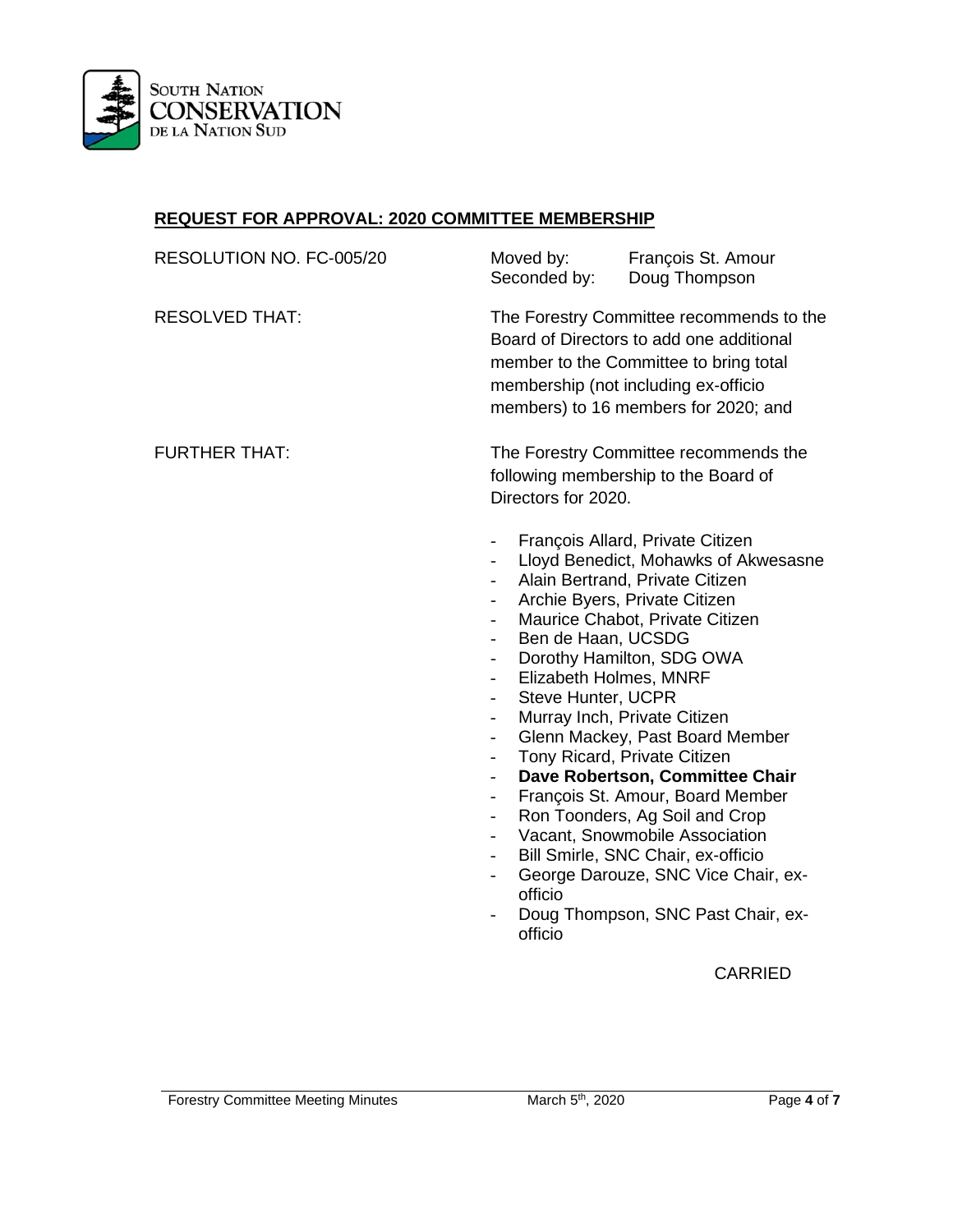

# **REQUEST FOR APPROVAL: FORESTRY COMMITTEE MANDATE**

| RESOLUTION NO. FC-006/20 | Moved by:<br>Seconded by: | <b>Tony Ricard</b><br><b>Archie Byers</b>                                         |
|--------------------------|---------------------------|-----------------------------------------------------------------------------------|
| <b>RESOLVED THAT:</b>    | feedback to staff; and    | The Forestry Committee review the draft<br>Forestry Committee mandate and provide |
| <b>FURTHER THAT:</b>     |                           | The Forestry Committee recommends a                                               |

Forestry Committee mandate to the Board of Directors.

CARRIED

# **UPDATE: 2019 SNC FOREST MANAGEMENT ANNUAL REPORT**

RESOLUTION NO. FC-007/20 Moved by: Francois St. Amour Seconded by: Dorothy Hamilton

RESOLVED THAT: The Forestry Committee receive and file the SNC Forest Annual Report 2019 update.

CARRIED

# **UPDATE: 2020 FORESTRY WORKPLAN**

RESOLUTION NO. FC-008/20 Moved by: Doug Thompson<br>Seconded by: Ron Toonders Seconded by:

RESOLVED THAT: The Forestry Committee receive and file the 2020 Forestry Work Plan update; and

FURTHER THAT: The Committee Members provide comments for consideration on the 2021 Work Plan deliverables.

CARRIED

# **REQUEST FOR APPROVAL: PARTNERSHIP OPPORTUNITY - QDMA**

RESOLUTION NO. FC-009/20 Moved by: François St. Amour

Seconded by: Dorothy Hamilton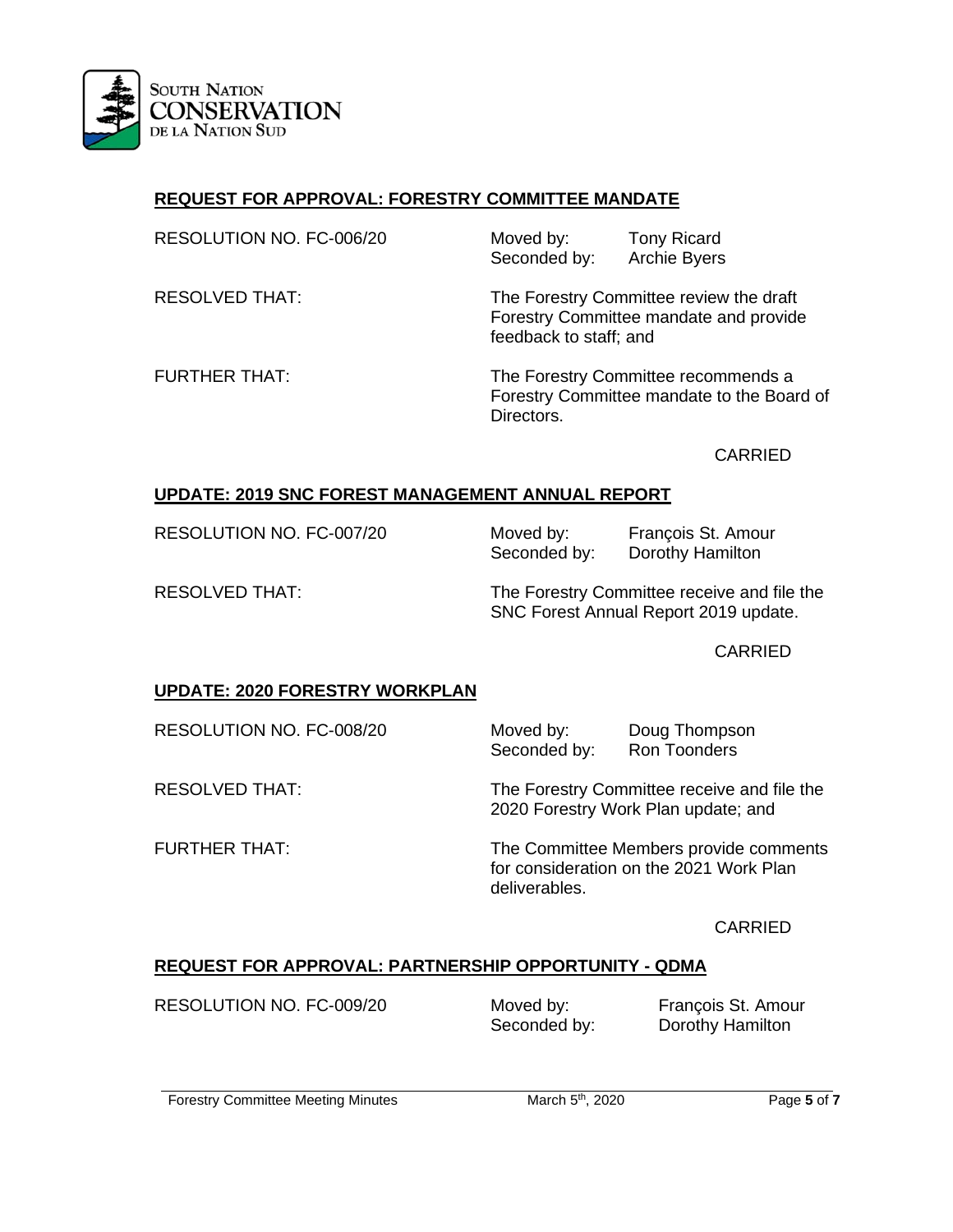

RESOLVED THAT: The Forestry Committee recommends to the Board of Directors that SNC negotiate a partnership agreement with the Quality Deer Management Association.

## CARRIED

# **REQUEST FOR APPROVAL: FOREST STEWARD PROGRAM**

RESOLUTION NO. FC-010/20 Moved by: Tony Ricard<br>Seconded by: Archie Byers

Seconded by:

RESOLVED THAT: The Forestry Committee receive and file the Forest Seward Program update.

CARRIED

# **UPDATE: 2020 FIRE PREVENTION AND PREPAREDNESS PLAN**

RESOLUTION NO. FC-011/20 Moved by: Dorothy Hamilton<br>Seconded by: Alain Bertrand

Seconded by:

RESOLVED THAT: The Forestry Committee provide feedback on the 2020 SNC Fire Prevention and Preparedness Plan.

CARRIED

# **UPDATE: CITY OF OTTAWA GREEN ACRES REFORESTATION PROGRAM**

RESOLUTION NO. FC-012/20 Moved by: Archie Byers

Seconded by: Doug Thompson

RESOLVED THAT: The Forestry Committee receive and file the 2019 City of Ottawa Green Acres Reforestation Program report.

CARRIED

# **CORRESPONDENCE**

a. SNC Submission: A Blueprint for Success: Ontario's Forestry Strategy DRAFT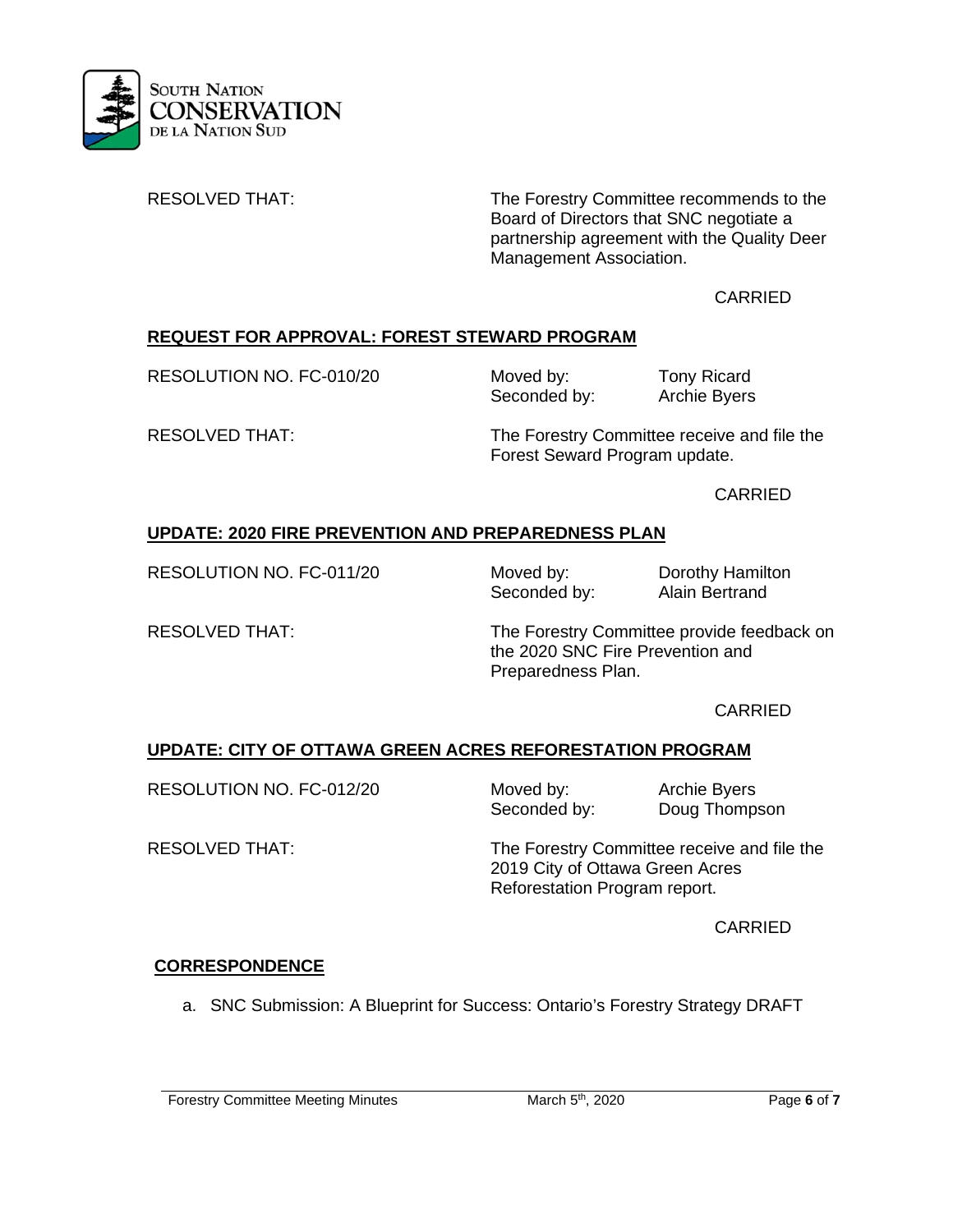

## **ROUNDTABLE DISCUSSIONS**

**a. RECOMMENDATIONS FOR 'FRIENDS OF SNC'** There were no recommendations at this time.

#### **DATE OF NEXT MEETING**

• June  $2^{nd}$ , 2020 at 10 a.m.

#### **ADJOURNMENT**

RESOLUTION NO. FC-013/20 Moved by: Doug Thompson<br>Seconded by: Alain Bertrand Seconded by:

RESOLVED THAT: The Forestry Committee meeting of March 5<sup>th</sup>, 2020 be adjourned at 12:00 p.m.

CARRIED

Glenn Mackey,<br>
Acting Committee Chair.<br>
Pat Piitz,<br>
Team Lead, Property. Acting Committee Chair.

\_\_\_\_\_\_\_\_\_\_\_\_\_\_\_\_\_\_\_\_\_\_\_\_ \_\_\_\_\_\_\_\_\_\_\_\_\_\_\_\_\_\_\_\_\_\_\_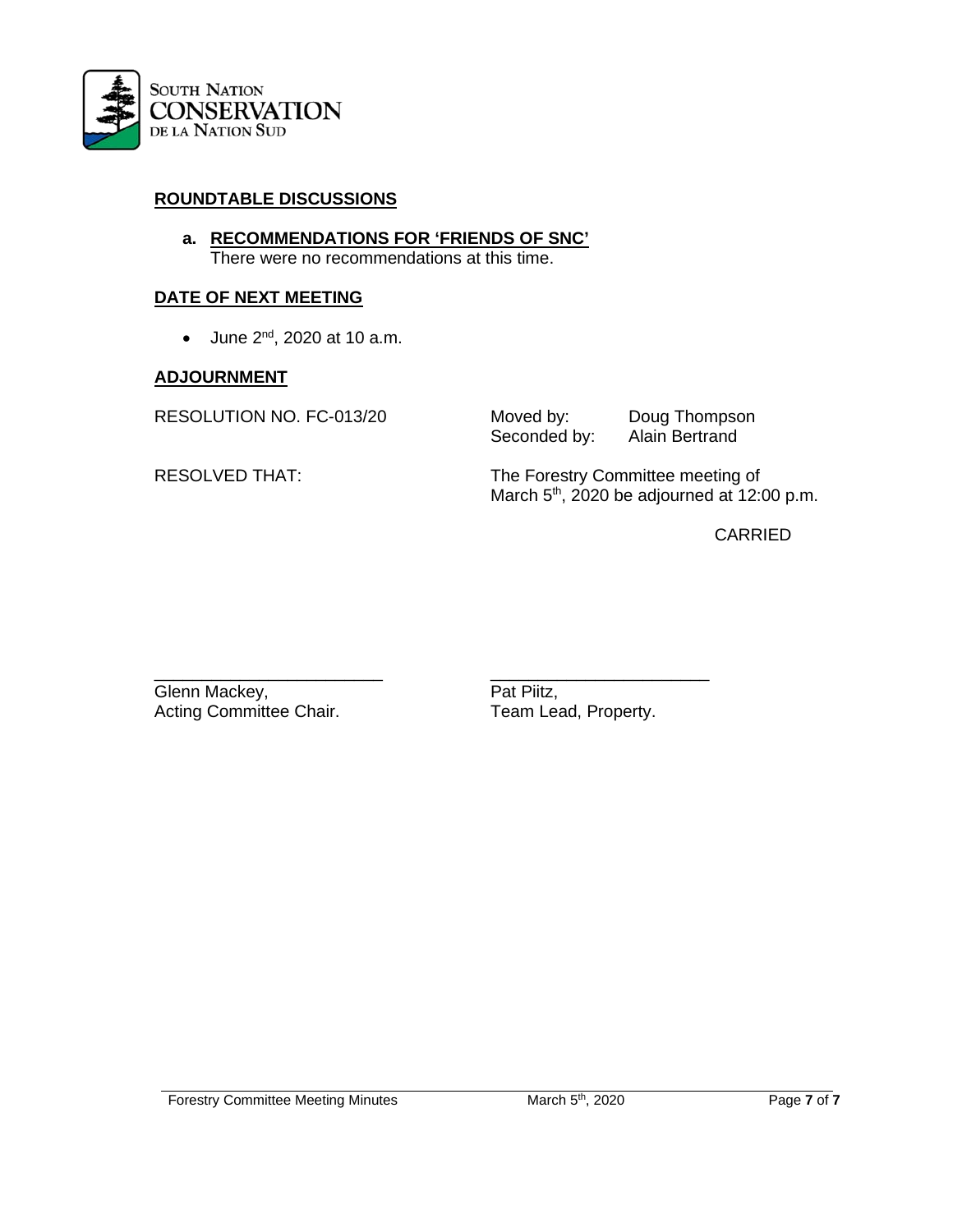

**FORESTRY COMMITTEE MEETING** *<u>Ottawa</u>* Tuesday, June  $2^{nd}$ , 2020, 10:00 a.m. – Meeting 02/2020 Present: Dave Robertson, Committee Chair François Allard, Private Citizen EC EDWARDSBURG Archie Byers, Private Citizen Maurice Chabot, Private Citizen Ben de Haan, United Counties of Stormont Dundas Glengarry Dorothy Hamilton, Stormont Dundas Glengarry OWA Elizabeth Holmes, MNRF (non-voting)  $\mathcal{\mathcal{E}}$  North<br> $\mathcal{\mathcal{E}}$  Grenville Steve Hunter, United Counties of Prescott and Russell Murray Inch, Private Citizen Glenn Mackey, Past Board Member François St. Amour, Mayor, La Nation Bill Smirle, SNC Board of Directors, Chair, ex-officio Doug Thompson, SNC Board of Directors, Past Chair, ex-officio Regrets: Lloyd Benedict, Mohawks of Akwesasne Alain Bertrand, Private Citizen George Darouze, SNC Board of Directors, Vice Chair, ex-officio Tony Ricard, Private Citizen **Nation** Ron Toonders, Ag Soil and Crop Staff: Carl Bickerdike, Team Lead, Corporate Services Ronda Boutz, Team Lead, Special Projects Cheyene Brunet, Forestry Technician Chris Craig, Senior Forestry Technician Caroline Goulet, Forestry Technician Pat Piitz, Team Lead, Property Martin Streit, Forester

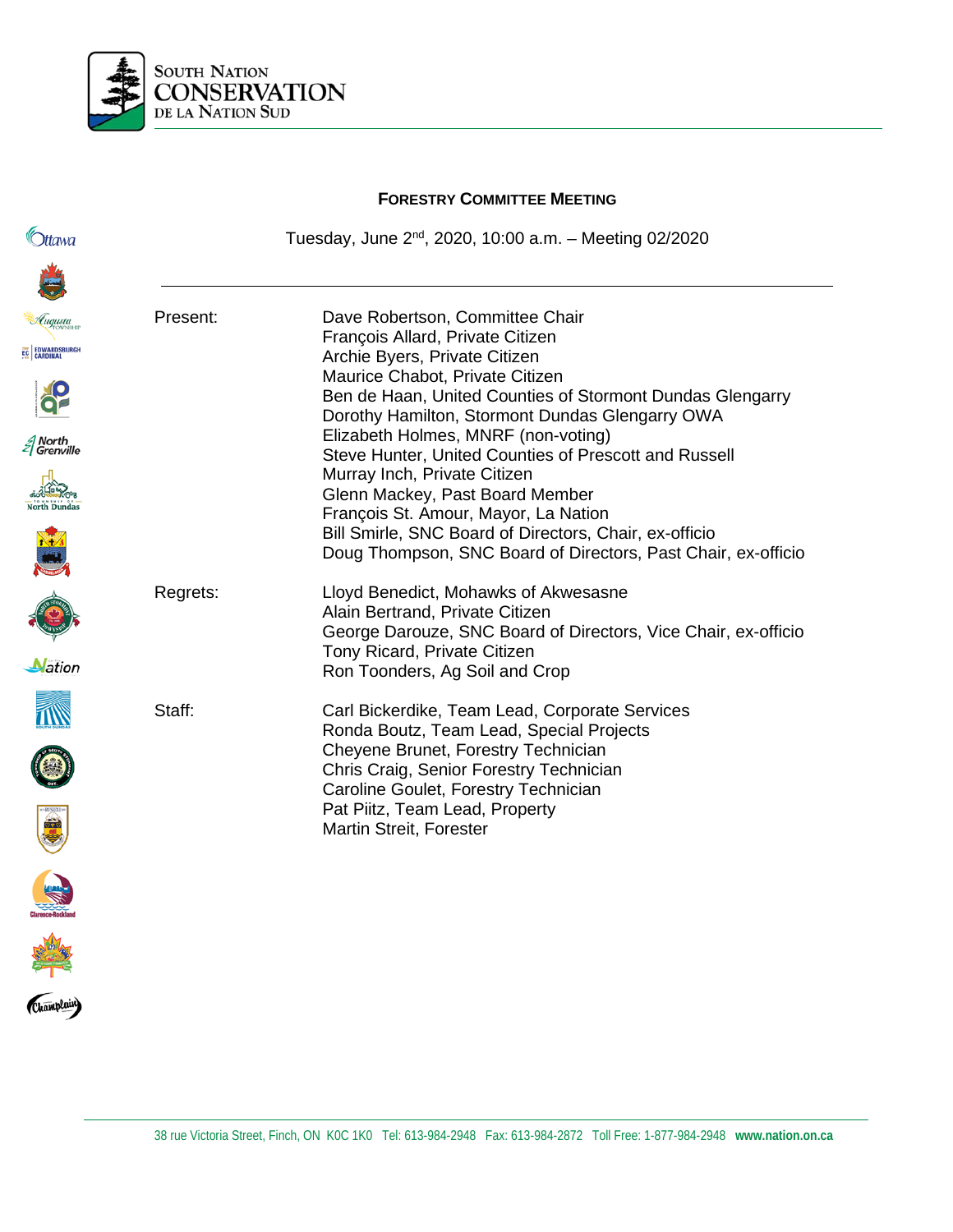

#### **CHAIR'S REMARKS**

Dave Robertson, Committee Chair, convened the Forestry Committee meeting of Tuesday June 2<sup>nd</sup>, 2020 at 10:00 a.m. and welcomed Committee Members.

#### **APPROVAL OF FORESTRY COMMITTEE AGENDA**

RESOLUTION NO. FC-014/20 Moved by: Francois Allard

Seconded by: Archie Byers

RESOLVED THAT: The Members approve the Forestry Committee agenda of June 2nd, 2020 as submitted.

CARRIED

#### **DECLARATION OF CONFLICT OF INTEREST**

There were no Declarations of Conflict of Interest.

#### **REQUEST FOR APPROVAL: ELECTRONIC MEETING PROCEDURES**

RESOLUTION NO. FC-015/20 Moved by: Francois Allard

Seconded by: Dorothy Hamilton

RESOLVED THAT: The Forestry Committee approve the Electronic Meeting Procedures as outlined in this report.

CARRIED

#### **SNC FORESTRY PROJECT UPDATE – POWERPOINT PRESENTATION**

Staff presented Forestry Program and Project updates.

#### **COMMUNITY ENGAGEMENT: ROUNDTABLE**

Dorothy Hamilton:

- New Executive Director for Ontario Woodlot Association (AGM), John Pineau effective May 4<sup>th</sup>
- SDG Chapter of OWA holding their AGM virtually this year
- Model Forest AGM scheduled June 23rd, 2020

Murray Inch:

- Thanked SNC staff for their clean up at Oak Valley Pioneer Park
- A local business offered to replace the gate that was stolen from the Park last fall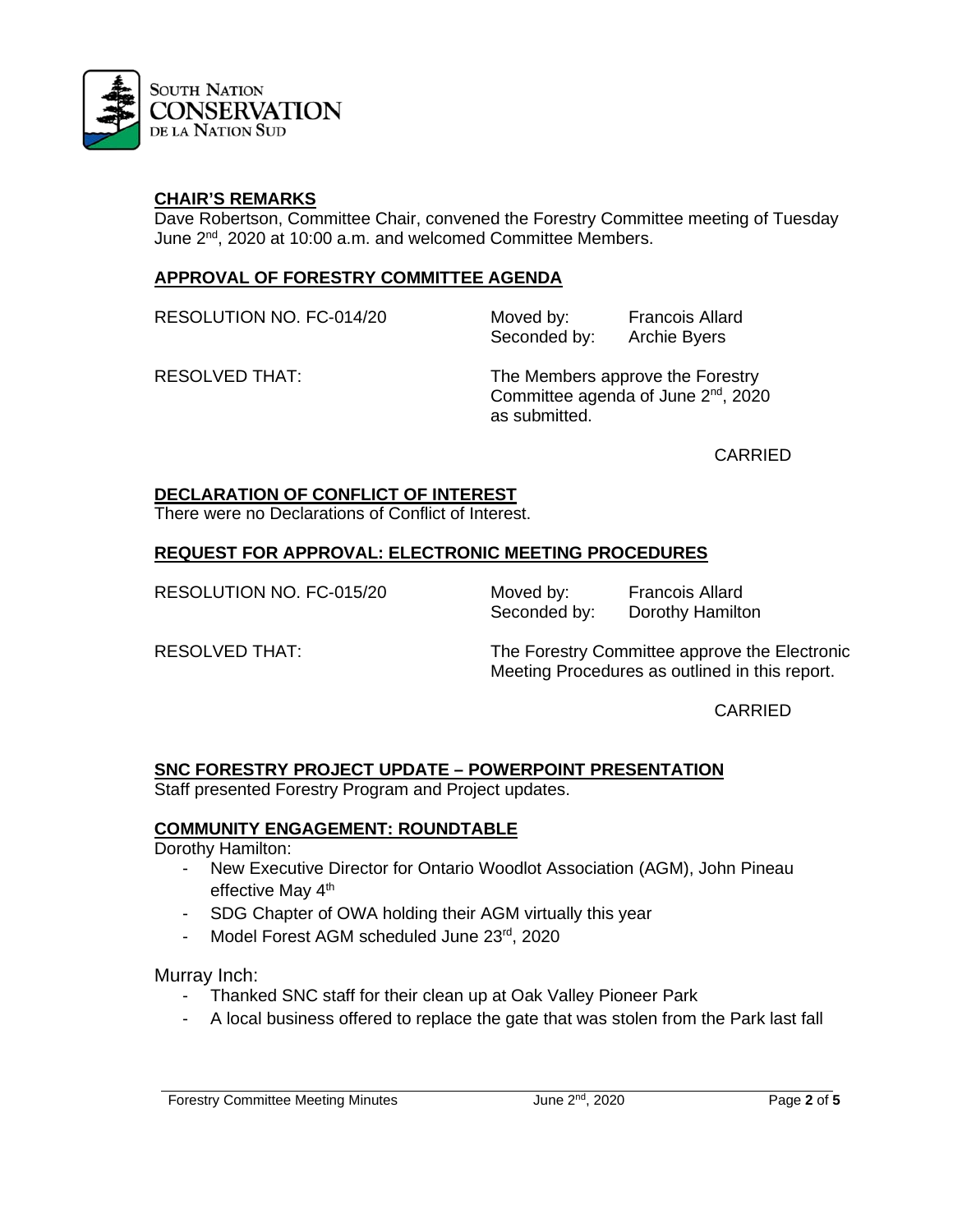

Bill Smirle:

- Virtual presentation to North Dundas Council with updates from SNC
- Spoke to North Dundas Township staff, they will grade the road into Oak Valley Pioneer Park when they have equipment in that area

Ben de Haan:

- The United Counties of Stormont, Dundas and Glengarry have sighed an agreement with the Ontario Woodlot Association - SDG Chapter for the management of the Osnabruck Forest
- County Council interested in additional promotion of the SDG Woodlot Advisory **Service**

# **APPROVAL OF:**

# **A. FORESTRY COMMITTEE MEETING MINUTES OF MARCH 5TH, 2020**

| RESOLUTION NO. FC-016/20 | Moved by:<br>Seconded by:                                                                                      | Doug Thompson<br>Murray Inch |
|--------------------------|----------------------------------------------------------------------------------------------------------------|------------------------------|
| RESOLVED THAT:           | The Members approve the Forestry<br>Committee meeting minutes of March 5 <sup>th</sup> ,<br>2020 as submitted. |                              |

CARRIED

# **A. JOINT STANDING COMMITTEE MEETING MINUTES OF MARCH 5TH, 2020**

| RESOLUTION NO. FC-017/20 | Moved by:    | <b>Maurice Chabot</b> |
|--------------------------|--------------|-----------------------|
|                          | Seconded by: | Dorothy Hamilton      |

RESOLVED THAT: The Members approve the Joint Standing Committee meeting minutes of March 5<sup>th</sup>, 2020 with the following amendment:

> - Murray Inch be added as "present" to the attendance list under Forestry Committee members

> > CARRIED

Forestry Committee Meeting Minutes June 2nd, 2020 Page **3** of **5**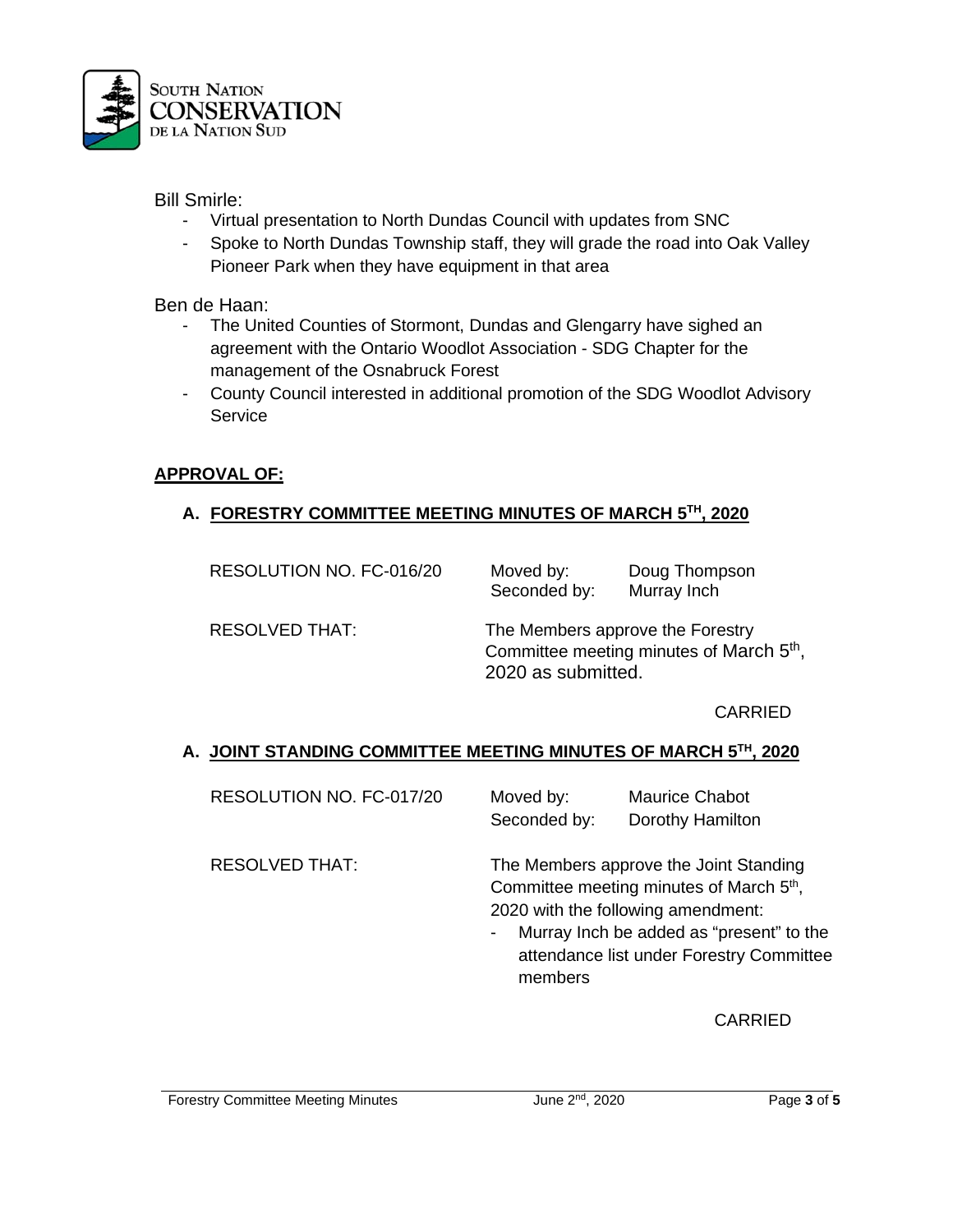

**BUSINESS ARISING FROM MINUTES (IF ANY)** None.

#### **NEW BUSINESS**

## **UPDATE: TREE PLANTING AND FREE TREE DAYS**

RESOLUTION NO. FC-018/20 Moved by: Francois Allard

Seconded by: Glenn Mackey

RESOLVED THAT: The Forestry Committee endorses the work completed in spring 2020 for the Tree Planting program by SNC staff.

CARRIED

# **UPDATE: SDG ROADSIDE TREE PROGRAM**

RESOLUTION NO. FC-019/20 Moved by: Maurice Chabot

Seconded by: Dorothy Hamilton

RESOLVED THAT: The Forestry Committee endorses the work completed in spring 2020 for the SDG Roadside Tree Program by SNC staff.

**CARRIED** 

# **UPDATE: WINTER HARVEST 2020**

RESOLUTION NO. FC-020/20 Moved by: Archie Byers<br>Seconded by: Francois Allard Seconded by:

RESOLVED THAT: The Forestry Committee receive and file the Winter Harvest 2020 update.

CARRIED

# **UPDATE: SNC HIGH CONSERVATION VALUE FOREST REPORT**

RESOLUTION NO. FC-021/20 Moved by: Murray Inch<br>Seconded by: Maurice Chabot

Seconded by: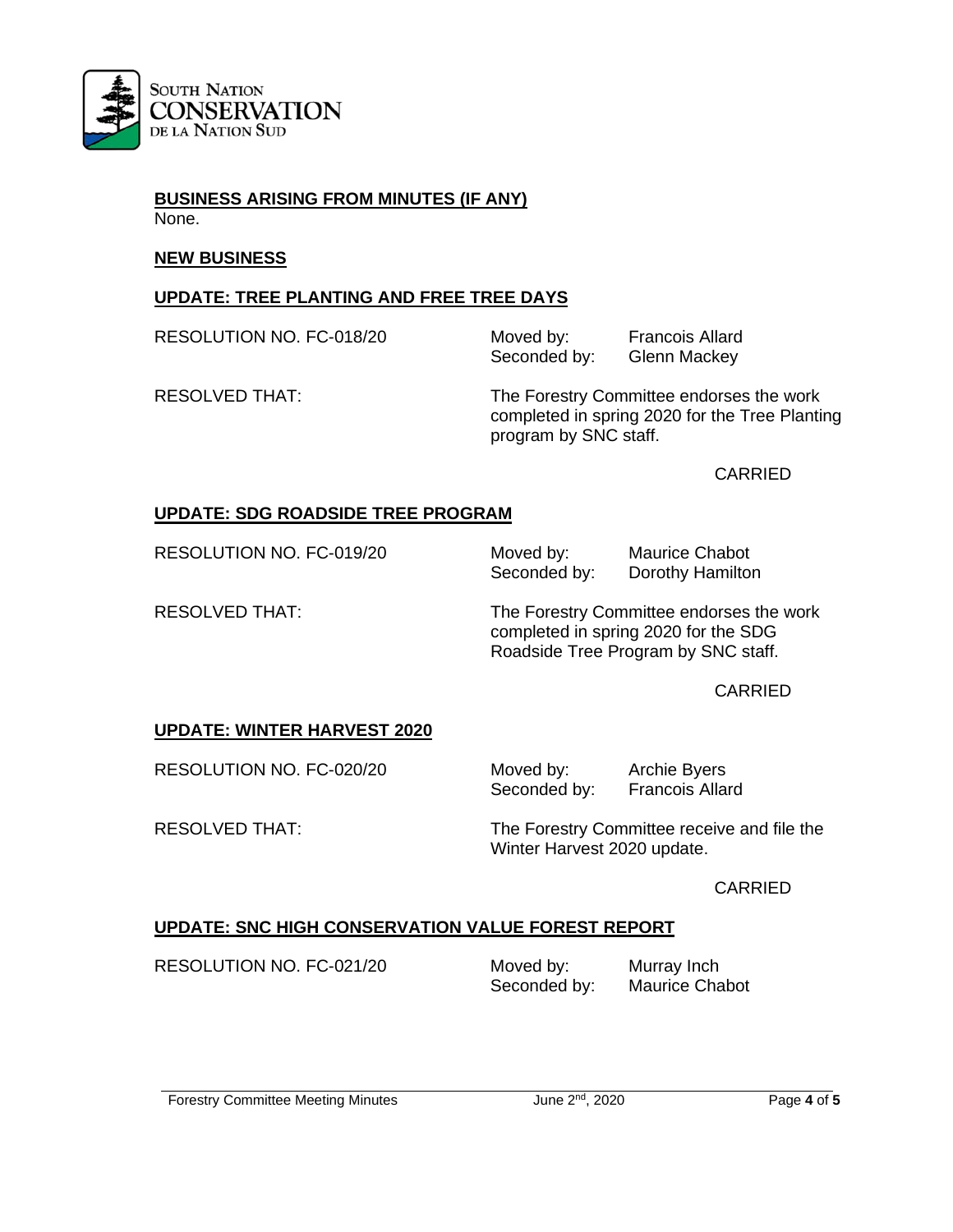

RESOLVED THAT: The Forestry Committee receive and file the update on the SNC High Conservation Value Forestry Report.

# CARRIED

# **UPDATE: OPG REGIONAL BIODIVERSITY PROGRAM**

RESOLUTION NO. FC-022/20 Moved by: Maurice Chabot<br>Seconded by: Dorothy Hamiltor Dorothy Hamilton

RESOLVED THAT: The Forestry Committee receive and file the OPG Regional Biodiversity update.

CARRIED

#### **SUPPLEMENTAL AGENDA (IF ANY)** None.

# **DATE OF NEXT MEETING**

• September  $1<sup>st</sup>$ , 2020 at 10 a.m.

# **ADJOURNMENT**

RESOLUTION NO. FC-023/20 Moved by: Francois St. Amour

RESOLVED THAT: The Forestry Committee meeting of June  $2^{nd}$ , 2020 be adjourned at 11:12 a.m.

CARRIED

Dave Robertson, The Ronda Boutz, Committee Chair.<br>
Committee Chair. Team Lead. S

 $VVMU1778/$ 

Team Lead, Special Projects.

Forestry Committee Meeting Minutes June 2nd, 2020 Page **5** of **5**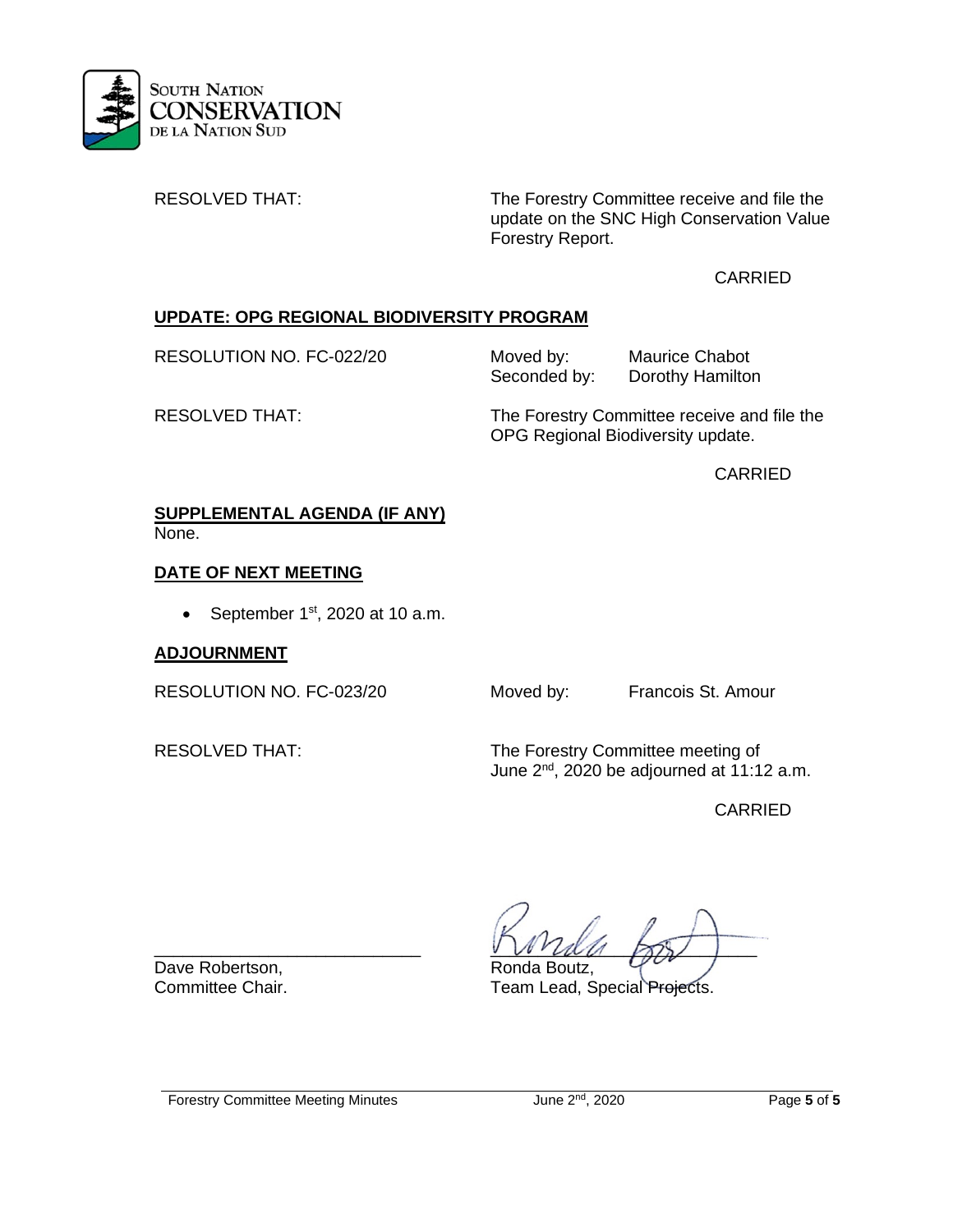

# **FORESTRY COMMITTEE MEETING C**htawa Tuesday, September 1st, 2020, 10:13 a.m. – Meeting 03/2020 By Electronic Participation **EC EDWARDSBUR** Present: Dave Robertson, Committee Chair François Allard, Private Citizen Archie Byers, Private Citizen  $\mathcal{\mathcal{E}}$  North<br> $\mathcal{\mathcal{E}}$  Grenville Ben de Haan, United Counties of Stormont Dundas Glengarry Dorothy Hamilton, Stormont Dundas Glengarry OWA Elizabeth Holmes, MNRF (non-voting) Steve Hunter, United Counties of Prescott and Russell Glenn Mackey, Past Board Member Bill Smirle, SNC Board of Directors, Chair, ex-officio Doug Thompson, SNC Board of Directors, Past Chair, ex-officio Regrets: Lloyd Benedict, Mohawks of Akwesasne Alain Bertrand, Private Citizen Nation Maurice Chabot, Private Citizen George Darouze, SNC Board of Directors, Vice Chair, ex-officio Murray Inch, Private Citizen Tony Ricard, Private Citizen François St. Amour, Mayor, La Nation Ron Toonders, Ag Soil and Crop Champlain Staff: Carl Bickerdike, Team Lead, Corporate Services Ronda Boutz, Team Lead, Special Projects Cheyene Brunet, Forestry Technician Caroline Goulet, Forestry Technician Pat Piitz, Team Lead, Property Martin Streit, Forester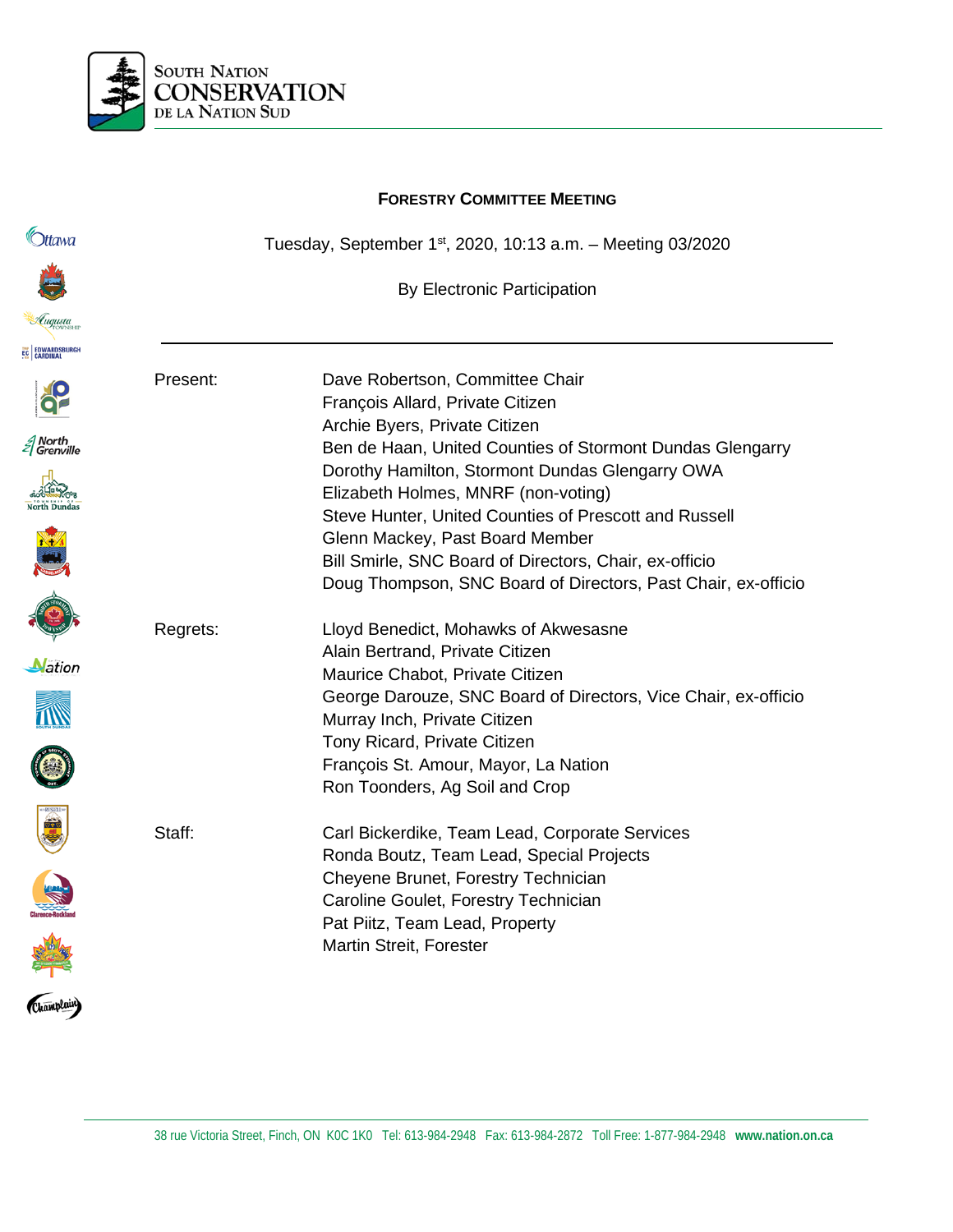

## **CHAIR'S REMARKS**

Dave Robertson, Committee Chair, convened the Forestry Committee meeting of Tuesday September 1<sup>st</sup>, 2020 at 10:13 a.m. and welcomed Committee Members.

#### **SNC FORESTRY PROJECT UPDATE – POWERPOINT PRESENTATION**

Staff presented Forestry Program and Project updates.

#### **Glenn Mackey joined the meeting at 10:37 a.m.**

#### **APPROVAL OF FORESTRY COMMITTEE MAIN AND SUPPLEMENTAL AGENDAS**

RESOLUTION NO. FC-024/20 Moved by: Bill Smirle

Seconded by: Doug Thompson

RESOLVED THAT: The Members approve the Forestry Committee main and supplemental agendas of September 1<sup>st</sup>, 2020 as submitted.

CARRIED

#### **DECLARATION OF CONFLICT OF INTEREST**

There were no Declarations of Conflict of Interest.

#### **ROUNDTABLE: COMMUNITY ENGAGEMENT**

Dorothy Hamilton:

- Ontario Woodlot Association (OWA), Executive have been busy improving infrastructure, with a new website and membership database
- New Executive Director is John Pineau
- Virtual AGM conference held to deal with financial reports and the election
- The remaining AGM items will be held in October with 3-4 sessions, containing 1-2 hour virtual presentations regarding ongoing projects within the province. The information will be on the OWA website – everyone is invited
- Economics project is ongoing in 2-3 phases which will report on the economics of firewood production in Southern Ontario; this will be available soon
- In 2<sup>nd</sup> phase of forest management: Executive visited Larose forest
- Process of putting together a thinning project in the Kawarthas small acreages; harvesting with landowners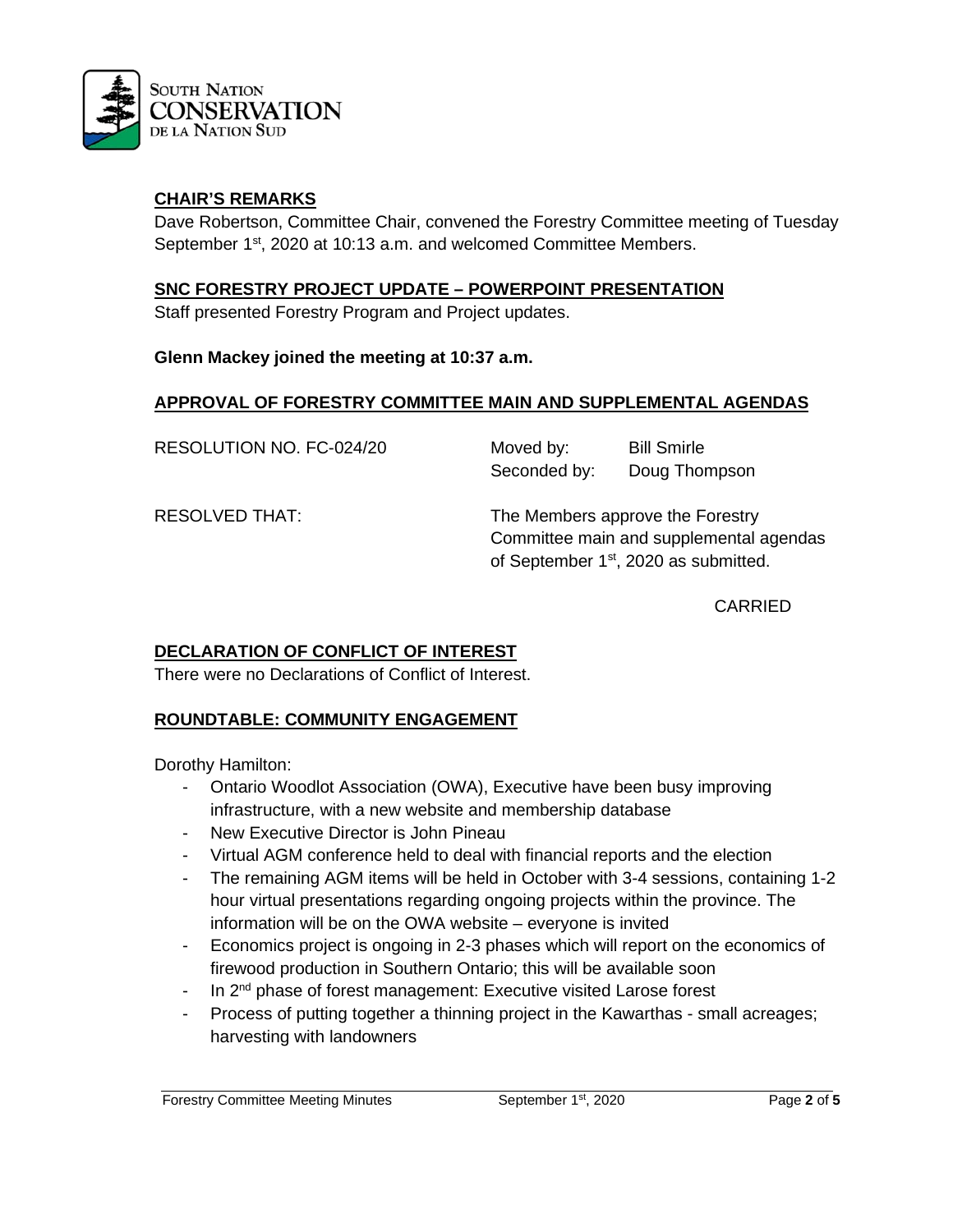

- Executive Director is researching funding programs for the forest industry and groups - 3-4 have been identified

Bill Smirle:

- 2021 Committee meeting dates should be scheduled following the September Board of Directors meeting
- Great work by staff by working from home and in office

#### **APPROVAL OF: FORESTRY COMMITTEE MEETING MINUTES OF JUNE 2ND, 2020**

RESOLUTION NO. FC-025/20 Moved by: Dorothy Hamilton Seconded by: Glenn Mackey

RESOLVED THAT: The Members approve the Forestry Committee meeting minutes of June 2<sup>nd</sup>, 2020 as submitted.

CARRIED

#### **BUSINESS ARISING FROM MINUTES (IF ANY)**

There was no Business Arising from Minutes.

#### **NEW BUSINESS**

# **UPDATE: FORESTRY OPERATIONS SNC FOREST**

RESOLUTION NO. FC-026/20 Moved by: François Allard

Seconded by: Dorothy Hamilton

RESOLVED THAT: The Forestry Committee receive and file the update on SNC Forest Operations.

CARRIED

**Archie Byers joined the meeting at 10:55 a.m.**

Forestry Committee Meeting Minutes September 1st, 2020 Page **3** of **5**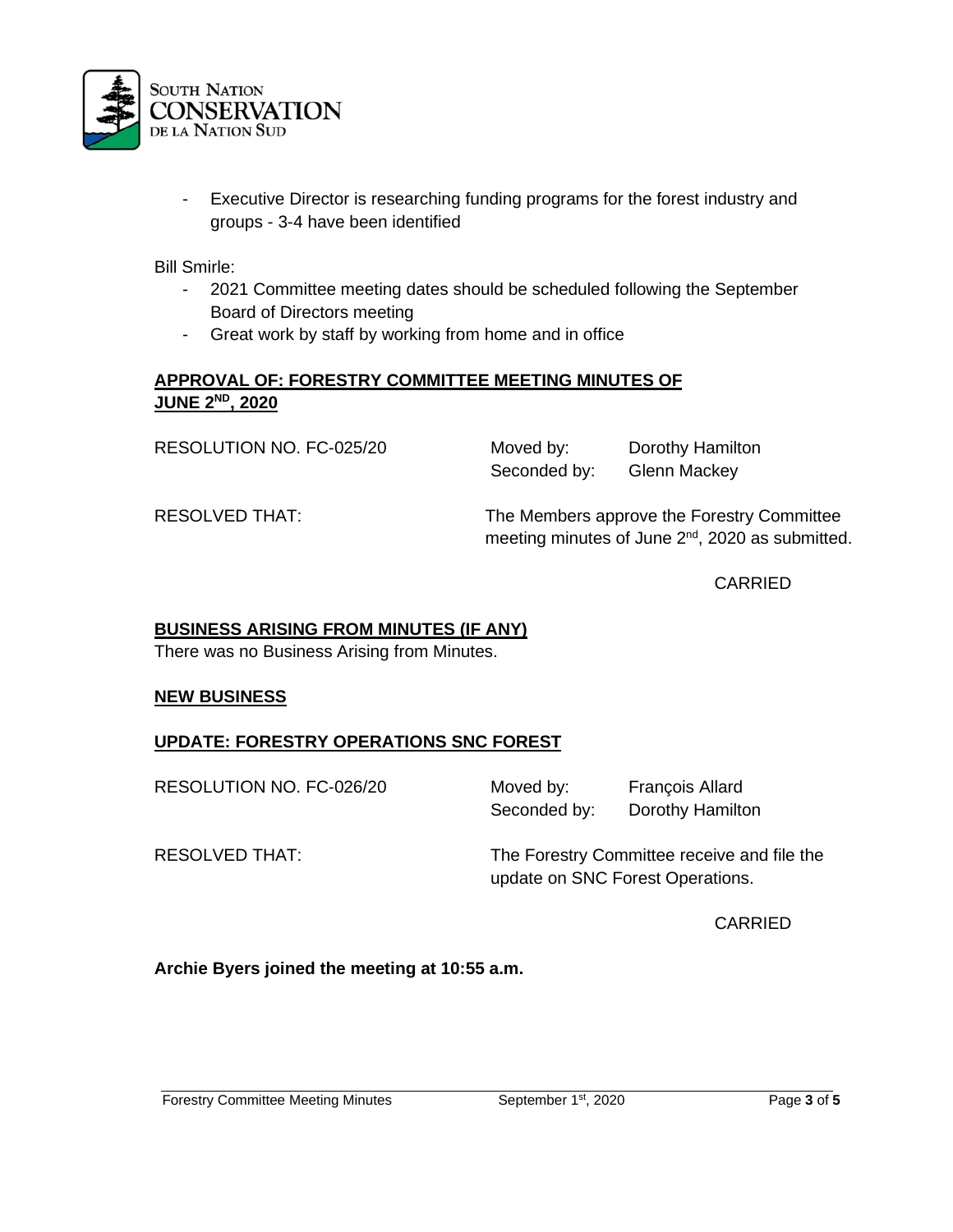

# **UPDATE: SDG COUNTY FOREST**

RESOLUTION NO. FC-027/20 Moved by: Dorothy Hamilton

Seconded by: Archie Byers

RESOLVED THAT: The Forestry Committee receive and file the update on the SDG County Forest.

CARRIED

# **UPDATE: TREE RISK ASSESSMENT**

RESOLUTION NO. FC-028/20 Moved by: Bill Smirle

Seconded by: Glenn Mackey

RESOLVED THAT: The Forestry Committee receive and file the Tree Risk Assessment update.

#### CARRIED

# **UPDATE: OAK VALLEY PIONEER PARK ANNUAL REPORT**

RESOLUTION NO. FC-029/20 Moved by: Archie Byers

Seconded by: Bill Smirle

RESOLVED THAT: The Forestry Committee receive and file the 2019 Oak Valley Pioneer Park Annual Report.

CARRIED

#### **SUPPLEMENTAL AGENDA**

# **UPDATE: SDG AND SNC FOREST OPERATIONS**

RESOLUTION NO. FC-030/20 Moved by: Dorothy Hamilton

Seconded by: Glenn Mackey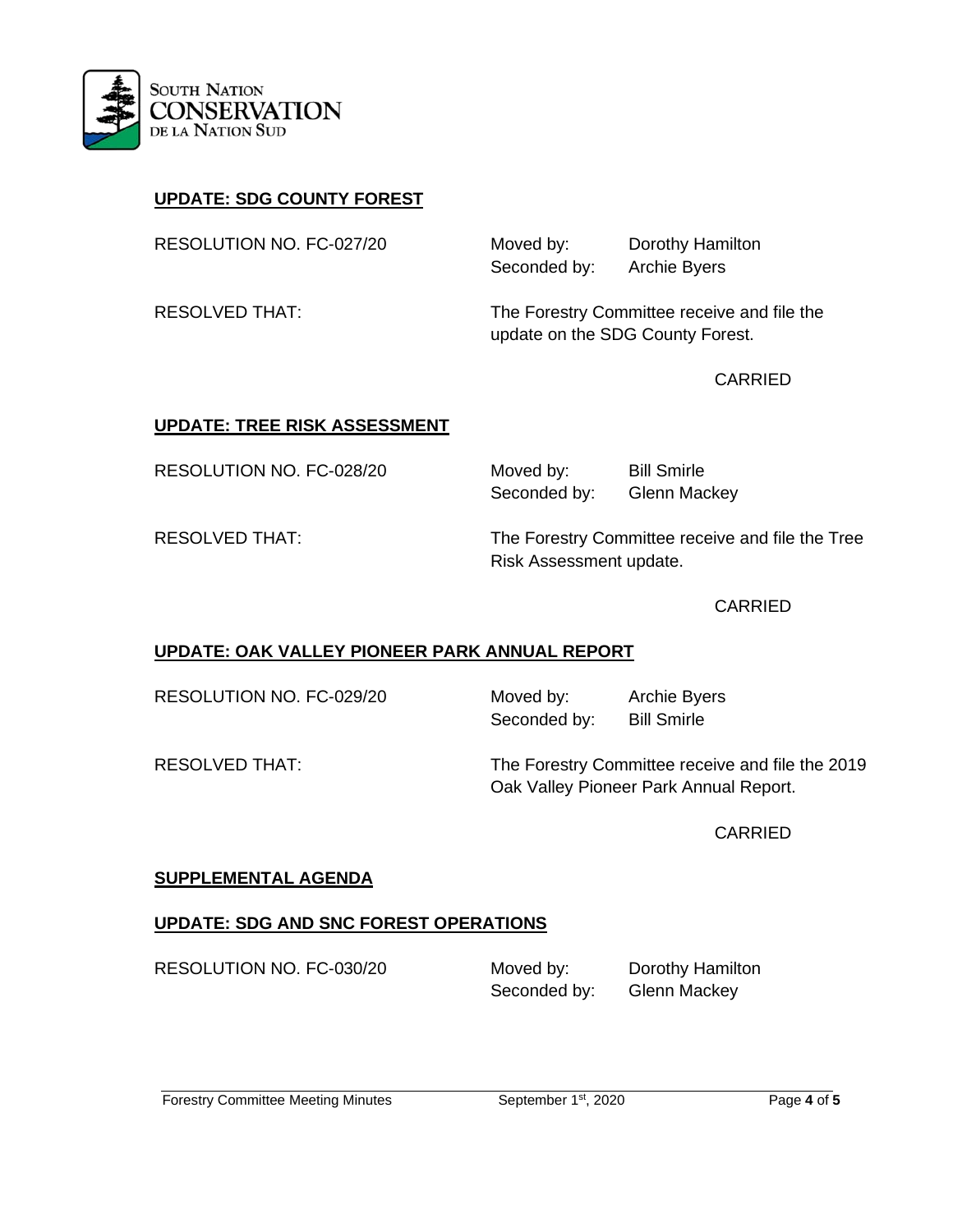

RESOLVED THAT: The Forestry Committee receive and file the FSC Annual Reports for the SDG and SNC Forest.

CARRIED

# **FOR DISCUSSION: 2021 FORESTRY WORK PLAN**

The Forestry Committee reviewed the draft 2021 Forestry Work Plan and provided comments to staff.

# **CORRESPONDENCE**

a. Media Release: MNRF: Ontario Releases Plan to Grow and Protect the Forestry Industry and its Forests

# **UPCOMING EVENTS**

- a. Contractors Meeting: September 18<sup>th</sup>, 2020
- b. Reconciliation and Climate Change Planting: September 23rd, 2020

# **DATE OF NEXT MEETING**

• November  $24<sup>th</sup>$ , 2020 (virtually)

# **ADJOURNMENT**

RESOLUTION NO. FC-031/20 Moved by: Archie Byers

RESOLVED THAT: The Forestry Committee meeting of September 1<sup>st</sup>, 2020 be adjourned at 11:46 a.m.

CARRIED

\_\_\_\_\_\_\_\_\_\_\_\_\_\_\_\_\_\_\_\_\_\_\_\_\_\_\_\_ \_\_\_\_\_\_\_\_\_\_\_\_\_\_\_\_\_\_\_\_\_\_\_\_\_\_\_\_

Committee Chair. Team Lead, Special Projects.

Dave Robertson, North Care Ronda Boutz,

/dm

Forestry Committee Meeting Minutes September 1st, 2020 Page **5** of **5**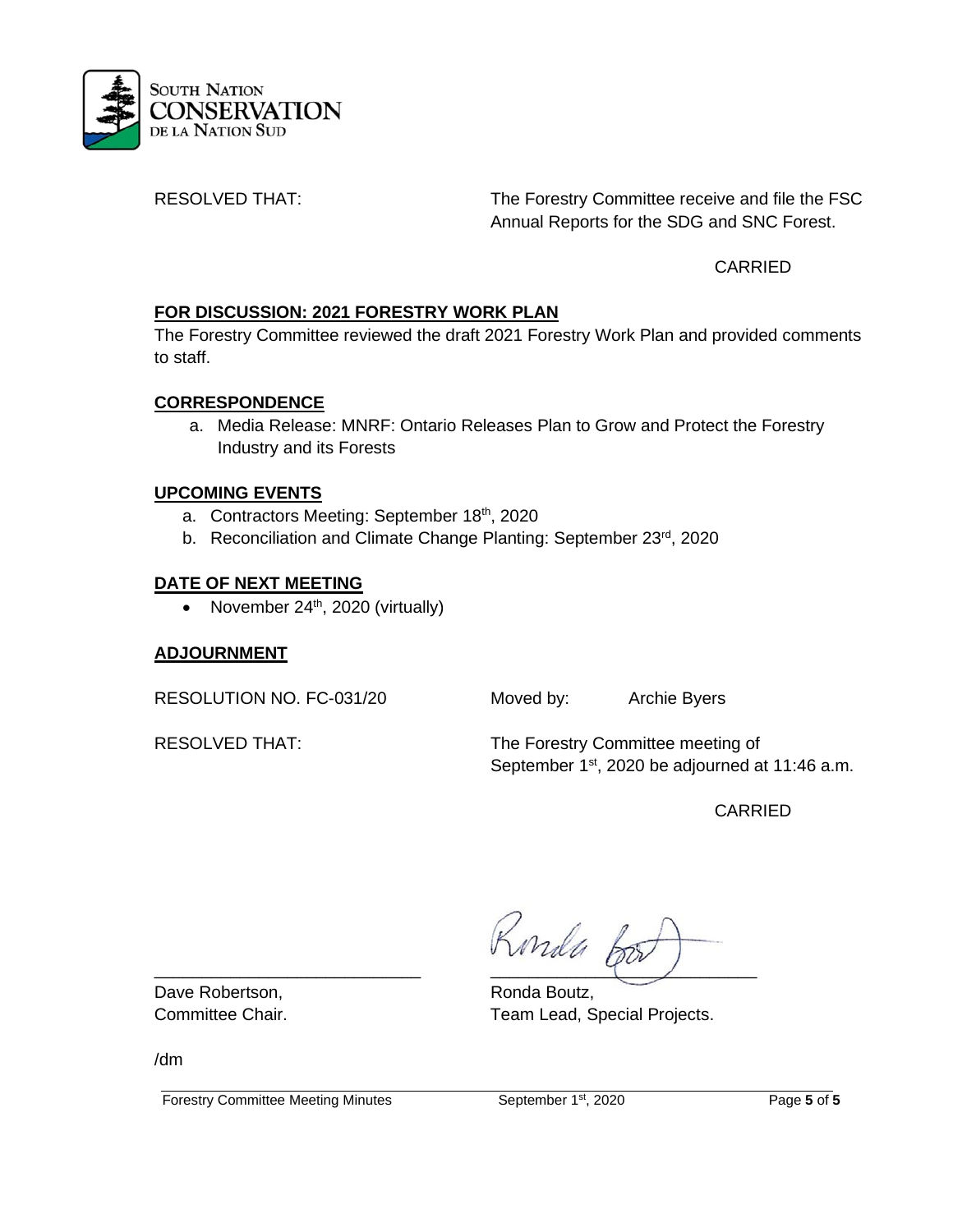

# Tuesday, November 24th, 2020, 10:00 a.m. – Meeting 04/2020 By Electronic Participation Present: Dave Robertson, Committee Chair François Allard, Private Citizen Alain Bertrand, Private Citizen Archie Byers, Private Citizen Maurice Chabot, Private Citizen Ben de Haan, United Counties of Stormont Dundas Glengarry Dorothy Hamilton, Stormont Dundas Glengarry OWA Murray Inch, Private Citizen Glenn Mackey, Private Citizen François St. Amour, Mayor, La Nation Bill Smirle, SNC Board of Directors, Past Chair, ex-officio Ron Toonders, Ag Soil and Crop

Elizabeth Holmes, MNRF (non-voting)

Tony Ricard, Private Citizen

Staff: Angela Coleman, General Manager/Secretary-Treasurer

Cheyene Brunet, Forestry Technician Chris Craig, Senior Forestry Technician Caroline Goulet, Forestry Technician

Dianne MacMillan, Administrative Assistant Karen Paquette, Fisheries Technician

Regrets: Lloyd Benedict, Mohawks of Akwesasne













Guest: Doug Thompson, Private Citizen

Martin Streit, Forester

Pat Piitz, Team Lead, Property

George Darouze, SNC Board of Directors, Chair, ex-officio

Pierre Leroux, SNC Board of Directors, Vice Chair, ex-officio

Steve Hunter, United Counties of Prescott Russell

Carl Bickerdike, Team Lead, Corporate Services

# **FORESTRY COMMITTEE MEETING**



**C**htawa







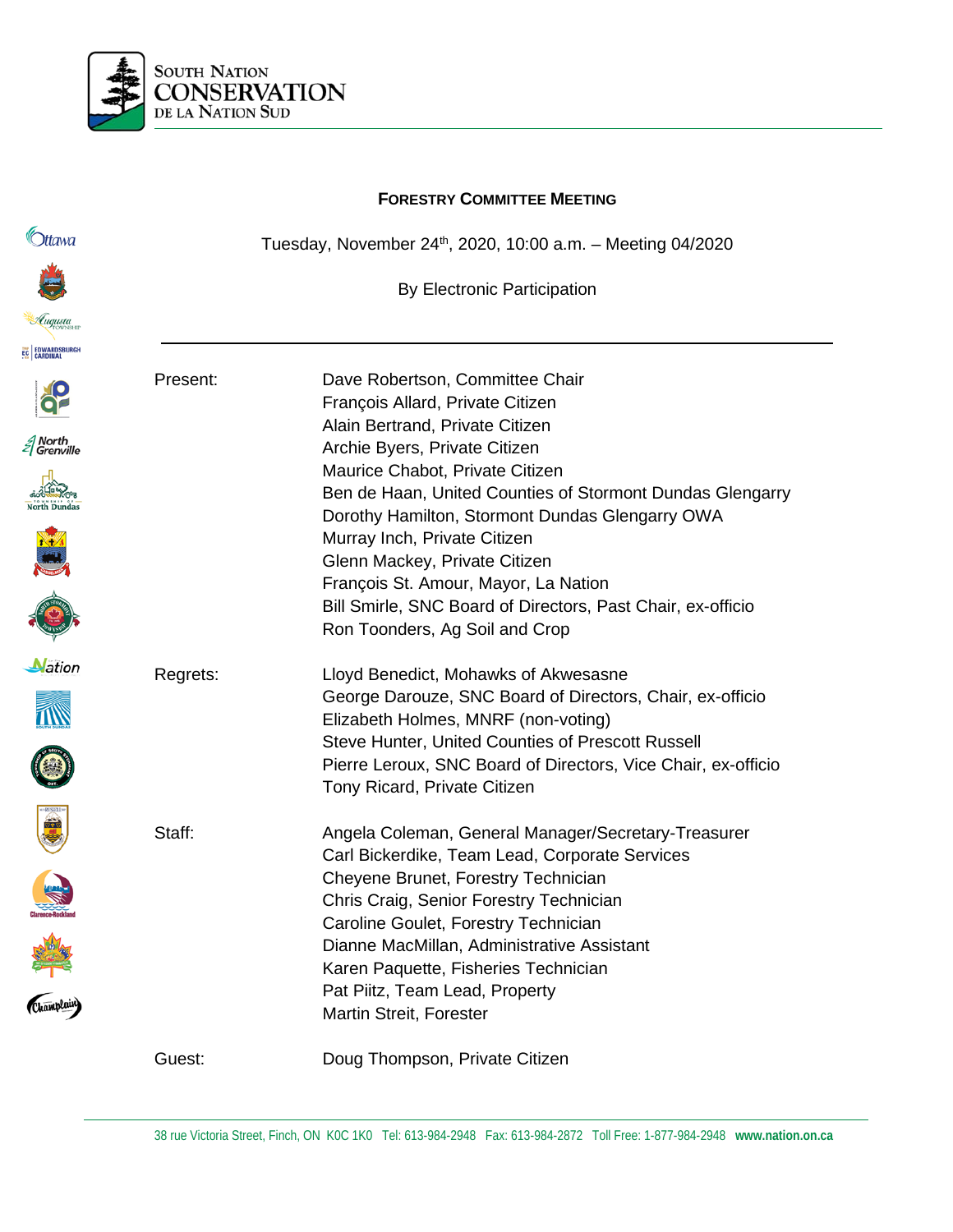

# **CHAIR'S REMARKS**

Dave Robertson, Committee Chair, convened the Forestry Committee meeting of Tuesday November 24<sup>th</sup>, 2020 at 10:05 a.m. and welcomed Committee Members. The Committee Chair commended staff on the work accomplishments completed regardless of COVID-19 restrictions.

# **APPROVAL OF FORESTRY COMMITTEE MAIN AND SUPPLEMENTAL AGENDAS**

RESOLUTION NO. FC-032/20 Moved by: Glenn Mackey Seconded by: Archie Mellan

RESOLVED THAT: The Members approve the Forestry Committee main and supplemental agendas of November 24<sup>th</sup>, 2020 with the following amendment:

> a. Move Supplemental Agenda Item #1 a., Update: Bill 229, to follow Main Agenda Item #3, Declaration of Conflict of Interest

> > CARRIED

# **DECLARATION OF CONFLICT OF INTEREST**

There were no Declarations of Conflict of Interest.

# **SUPPLEMENTAL AGENDA**

# **UPDATE: BILL 229**

Angela Coleman, General Manager/Secretary-Treasurer presented a PowerPoint presentation indicating the highlights of Bill 229, *Protect, Support and Recover from COVID-19 Act (Budget Measures), 2020.* Staff will circulate any information to Committee Members to provide comments to Bill 229.

# **SNC FORESTRY PROJECT UPDATE – POWERPOINT PRESENTATION**

Staff presented Forestry Program and Project updates.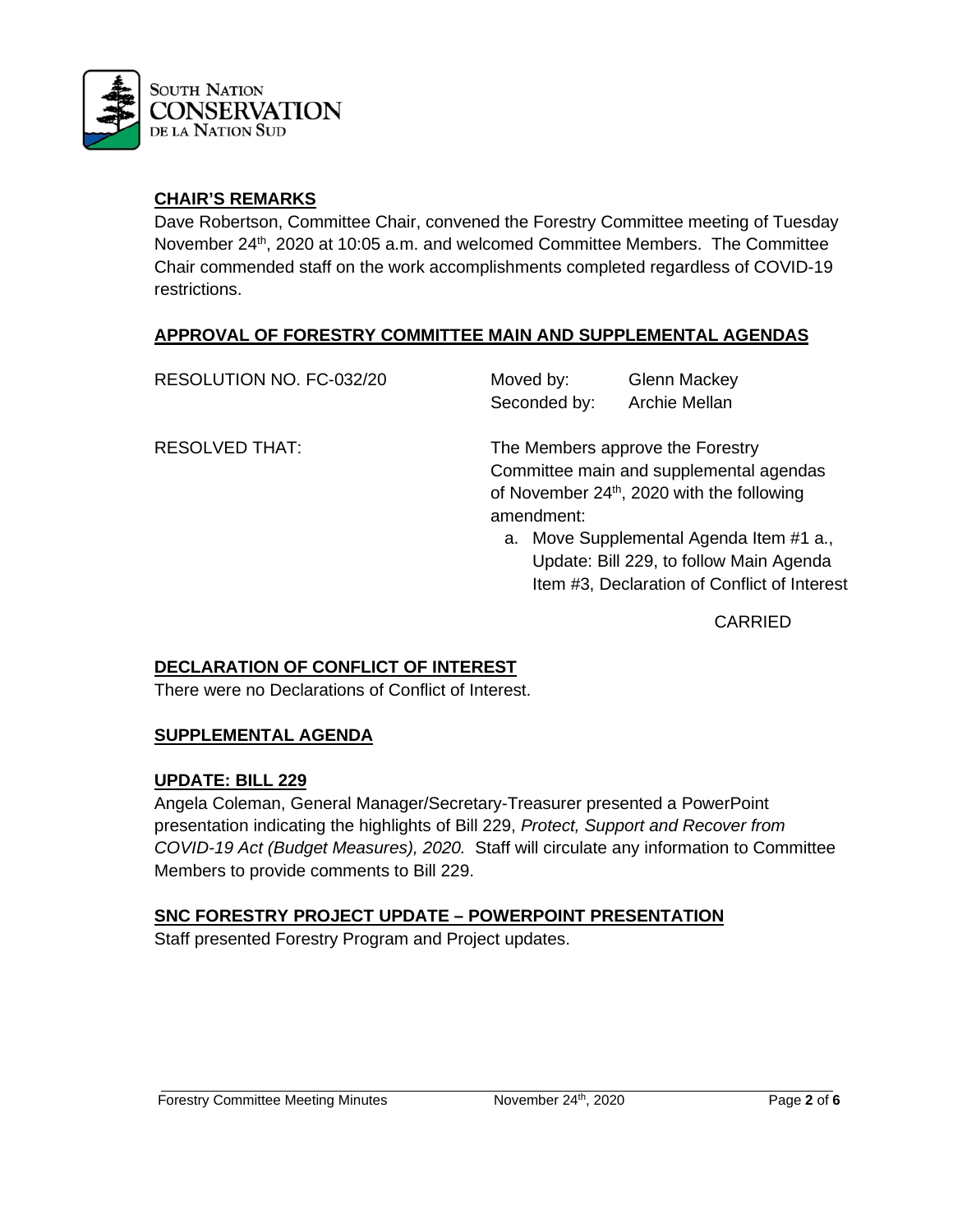

# **APPROVAL OF: FORESTRY COMMITTEE VIRTUAL MEETING MINUTES OF SEPTEMBER 1ST, 2020**

RESOLUTION NO. FC-033/20 Moved by: Archie Byers

Seconded by: François St. Amour

RESOLVED THAT: The Members approve the Forestry Committee virtual meeting minutes of September 1<sup>st</sup>, 2020 as submitted.

CARRIED

#### **NEW BUSINESS**

# **REQUEST FOR APPROVAL: 2020 OTTAWA ASH TREE REPLACEMENT PROGRAM**

| RESOLUTION NO. FC-034/20 | Moved by:<br>François St. Amour<br><b>Archie Byers</b><br>Seconded by:                                                                                                                                                                                                 |
|--------------------------|------------------------------------------------------------------------------------------------------------------------------------------------------------------------------------------------------------------------------------------------------------------------|
| <b>RESOLVED THAT:</b>    | The Forestry Committee recommends the Board<br>of Directors approve the carry-over of<br>approximately \$118,000 in approved Ottawa Ash<br>Tree Replacement Program grant funding to the<br>2021 Budget for payment to approved projects as<br>they are completed; and |
| <b>FURTHER THAT:</b>     | The Forestry Committee recommends the Board<br>of Directors approve reallocating any surplus<br>funds from the approved projects to the next<br>eligible project on the Program waiting list.                                                                          |

#### CARRIED

# **UPDATE: 2020 FORESTRY YEAR END REPORT**

RESOLUTION NO. FC-035/20 Moved by: Murray Inch

Seconded by: Dorothy Hamilton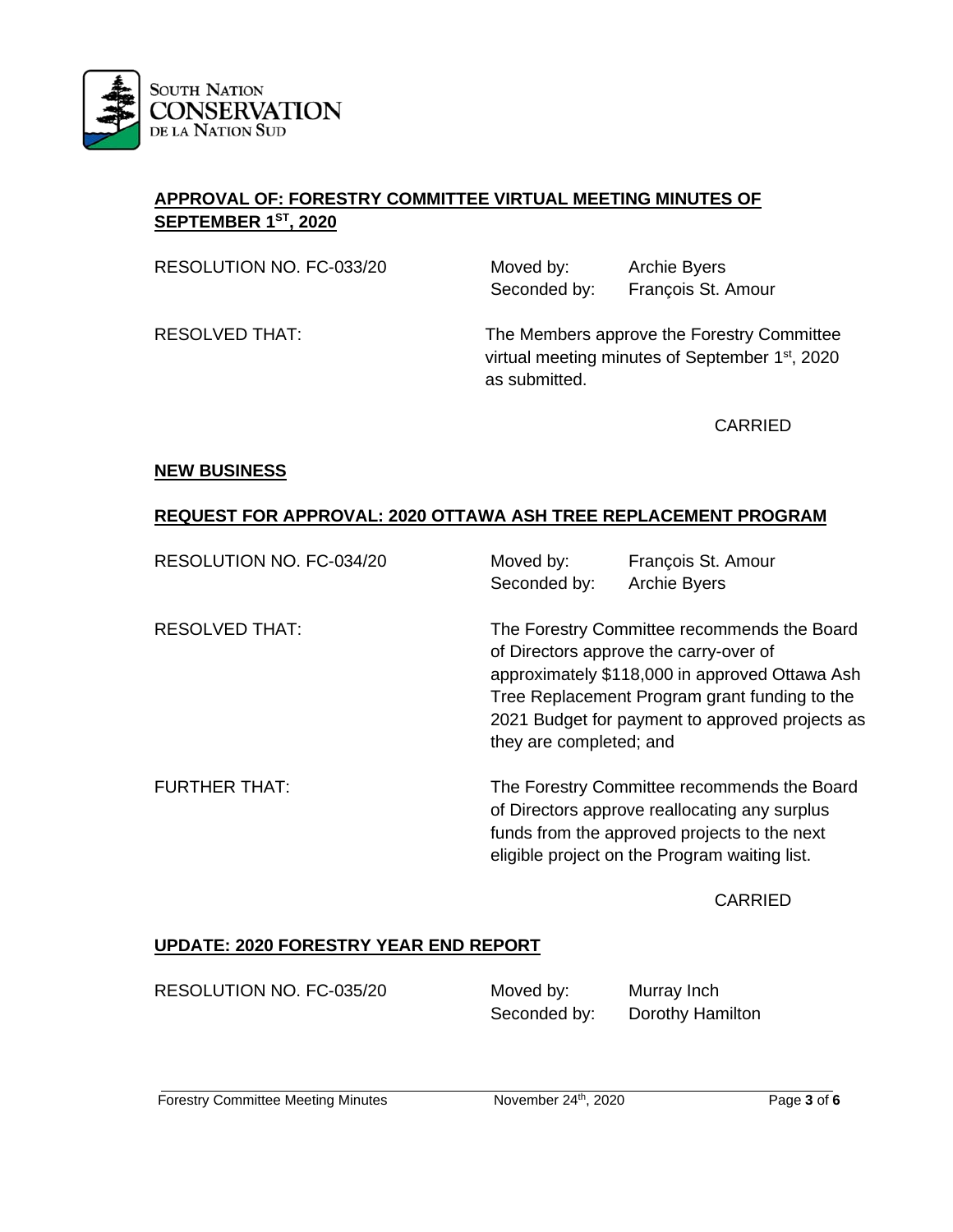

RESOLVED THAT: The Forestry Committee receive and file the 2020 Forestry Year End report update.

# CARRIED

# **UPDATE: SNC RESPONSE TO EMERALD ASH BORER**

RESOLUTION NO. FC-036/20 Moved by: Archie Byers

Seconded by: Ron Toonders

RESOLVED THAT: The Forestry Committee receive and file the update on Emerald Ash Borer projects.

CARRIED

# **REQUEST FOR APPROVAL: 2021 FORESTRY COMMITTEE MEETING DATES**

RESOLUTION NO. FC-037/20 Moved by: Glenn Mackey Seconded by: Ron Toonders

RESOLVED THAT: The Forestry Committee approve the Forestry Committee meeting 2021 schedule as presented.

**CARRIED** 

# **ROUNDTABLE DISCUSSIONS**

# **COMMUNITY ENGAGEMENT**

Ron Toonders

- Removed approximately 500 ash trees, all either dead or showing signs of dying
	- o Pat Piitz informed Members that in SNC parks, which are smaller, have a high (90%) percentage of dead ash trees and SNC will be removing them over time
	- o Chris Craig logs from dead ash trees are usable for some marketplaces

# Murray Inch

- Oak Valley Pioneer Park
	- o Completed tree trimming during the summer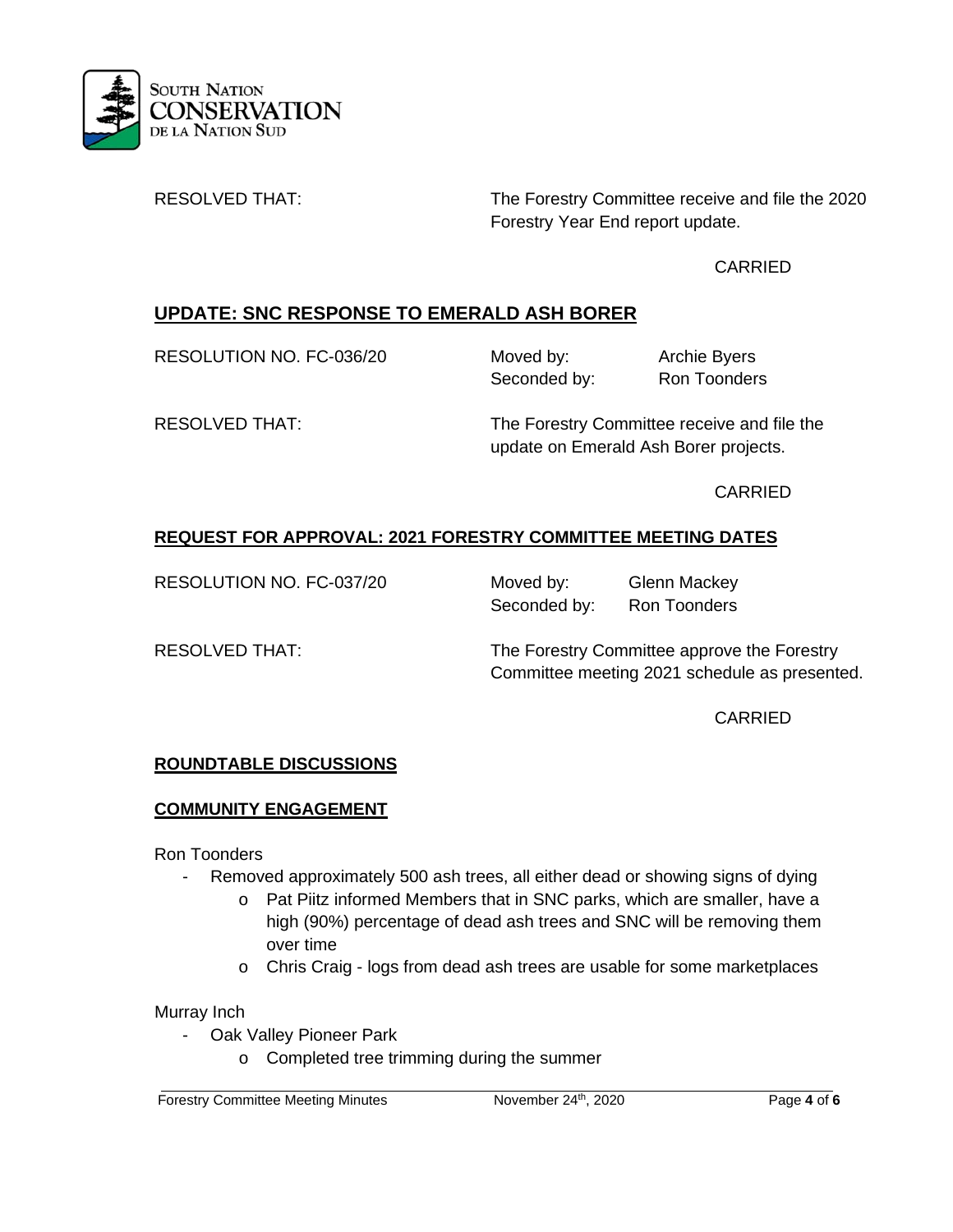

- o The park was busy over the summer: numerous visitors; musicians; and a wedding hosted towards end of summer
- o North Dundas Township have graveled the parkway

# Bill Smirle

- SNC Board of Directors approved the 2021 budget at the November meeting
- SNC Board of Directors Executive was elected at the September meeting: George Darouze, City of Ottawa, Chair; Pierre Leroux, Mayor of Russell, Vice Chair, and Bill Smirle, Stormont Dundas, Glengarry, Past Chair
- SNC budget planning begins each year in August, if Committee Members have any ideas, please contact staff no later than the June committee meeting for input

# Pat Piitz

- Logging Contractors virtual meeting held on October 22
	- o Limited participation, a lot of outreach was done to promote this meeting; will be holding the meeting in March from now on
	- o Still missing potential contractors from the list
	- o One participating contractor requested custom maps for contractors; SNC is currently working towards this

# **UPCOMING EVENTS**

Archie Byers

- Congratulations to Doug Thompson on his appointment to the Ontario Trillium **Foundation** 

Doug Thompson

Nominated to the Ontario Trillium Foundation review team covering the area between Cornwall and Petawawa

Bill Smirle

- No further Committee meetings for the year the Board of Directors meeting is scheduled for December 17<sup>th</sup> which will be virtual
- SNC offices will be closed on December  $24<sup>th</sup>$ , and reopening on January  $4<sup>th</sup>$ , 2021